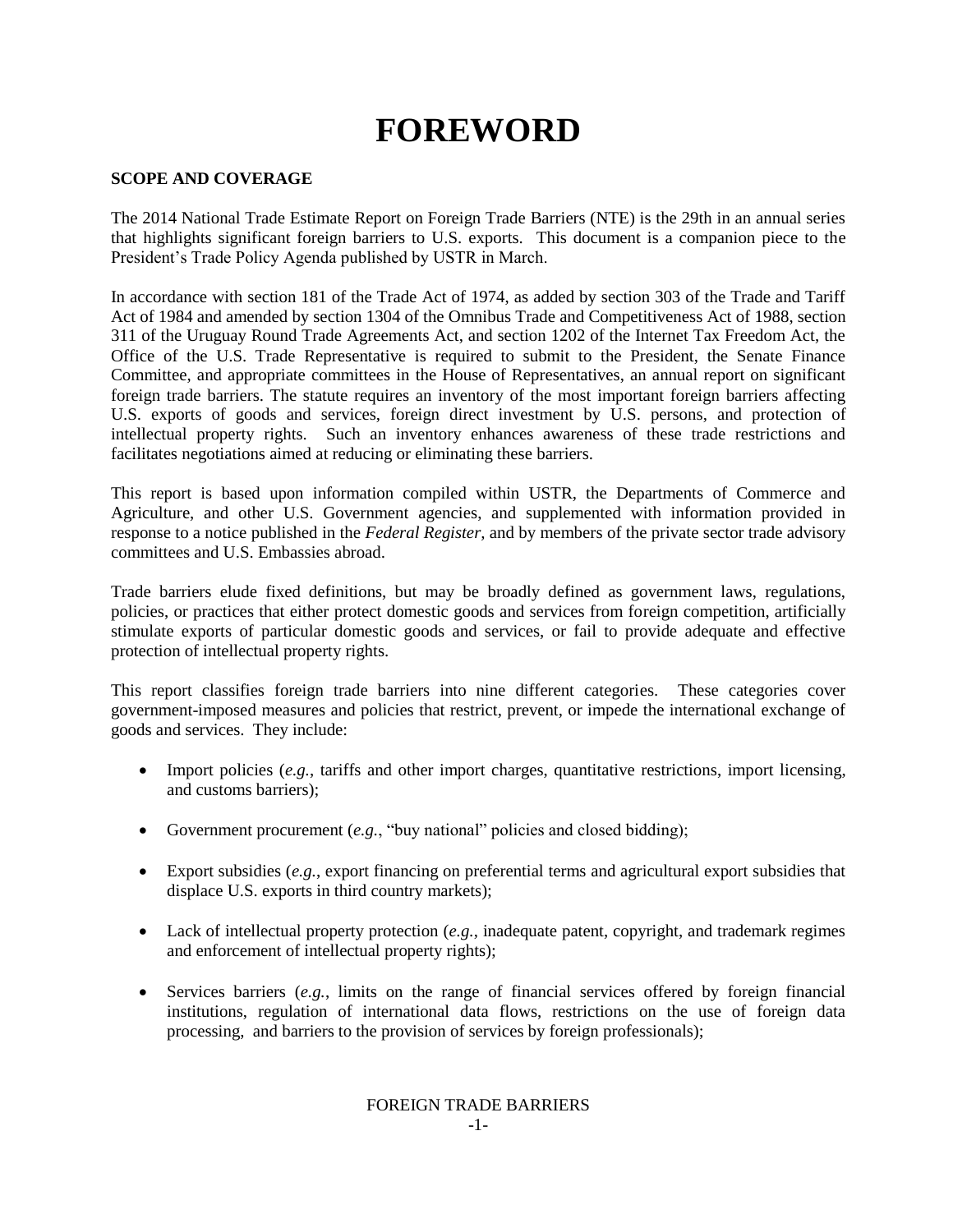- Investment barriers (*e.g.*, limitations on foreign equity participation and on access to foreign government-funded research and development programs, local content requirements, technology transfer requirements and export performance requirements, and restrictions on repatriation of earnings, capital, fees and royalties);
- Government-tolerated anticompetitive conduct of state-owned or private firms that restricts the sale or purchase of U.S. goods or services in the foreign country's markets;
- Trade restrictions affecting electronic commerce (*e.g.*, tariff and nontariff measures, burdensome and discriminatory regulations and standards, and discriminatory taxation); and
- $\bullet$  Other barriers (barriers that encompass more than one category, *e.g.*, bribery and corruption,<sup>i</sup> or that affect a single sector).

Significant foreign government barriers to U.S. exports that prior to the 2010 NTE reports were addressed under the rubric of "standards, testing, labeling, and certification" measures are now treated separately in two specialized reports. One report is dedicated to identifying unwarranted barriers in the form of standards-related measures (such as product standards and testing requirements). A second report addresses unwarranted barriers to U.S. exports of food and agricultural products that arise from sanitary and phytosanitary (SPS) measures related to human, animal, and plant health and safety. Together, the three reports provide the inventory of trade barriers called for under U.S. law.

The two specialized reports were first issued in March 2010. USTR will issue new, up-to-date versions of these two reports in conjunction with the release of this report to continue to highlight the increasingly critical nature of standards-related measures and sanitary and phytosanitary issues to U.S. trade policy. The reports will identify and call attention to problems resolved during 2012, in part as models for resolving ongoing issues and to signal new or existing areas in which more progress needs to be made.

In recent years, the United States has observed a growing trend among our trading partners to impose localization barriers to trade – measures designed to protect, favor, or stimulate domestic industries, service providers, or intellectual property at the expense of imported goods, services or foreign-owned or developed intellectual property. These measures may operate as disguised barriers to trade and unreasonably differentiate between domestic and foreign products, services, intellectual property, or suppliers. They can distort trade, discourage foreign direct investment and lead other trading partners to impose similarly detrimental measures. For these reasons, it has been longstanding U.S. trade policy to advocate strongly against localization barriers and encourage trading partners to pursue policy approaches that help their economic growth and competitiveness without discriminating against imported goods and services. USTR is chairing an interagency effort to develop and execute a more strategic and coordinated approach to address localization barriers. This year's NTE continues the practice of identifying localization barriers to trade in the relevant barrier category in the report's individual sections to assist these efforts and to inform the public on the scope and diversity of these practices.

USTR continues to vigorously scrutinize foreign labor practices and to redress substandard practices that impinge on labor obligations in U.S. free trade agreements (FTAs) and deny foreign workers their internationally recognized labor rights. USTR has also introduced new mechanisms to enhance its monitoring of the steps that U.S. FTA partners have taken to implement and comply with their obligations under the environment chapters of those agreements. To further these initiatives, USTR has implemented interagency processes for systematic information gathering and review of labor rights practices and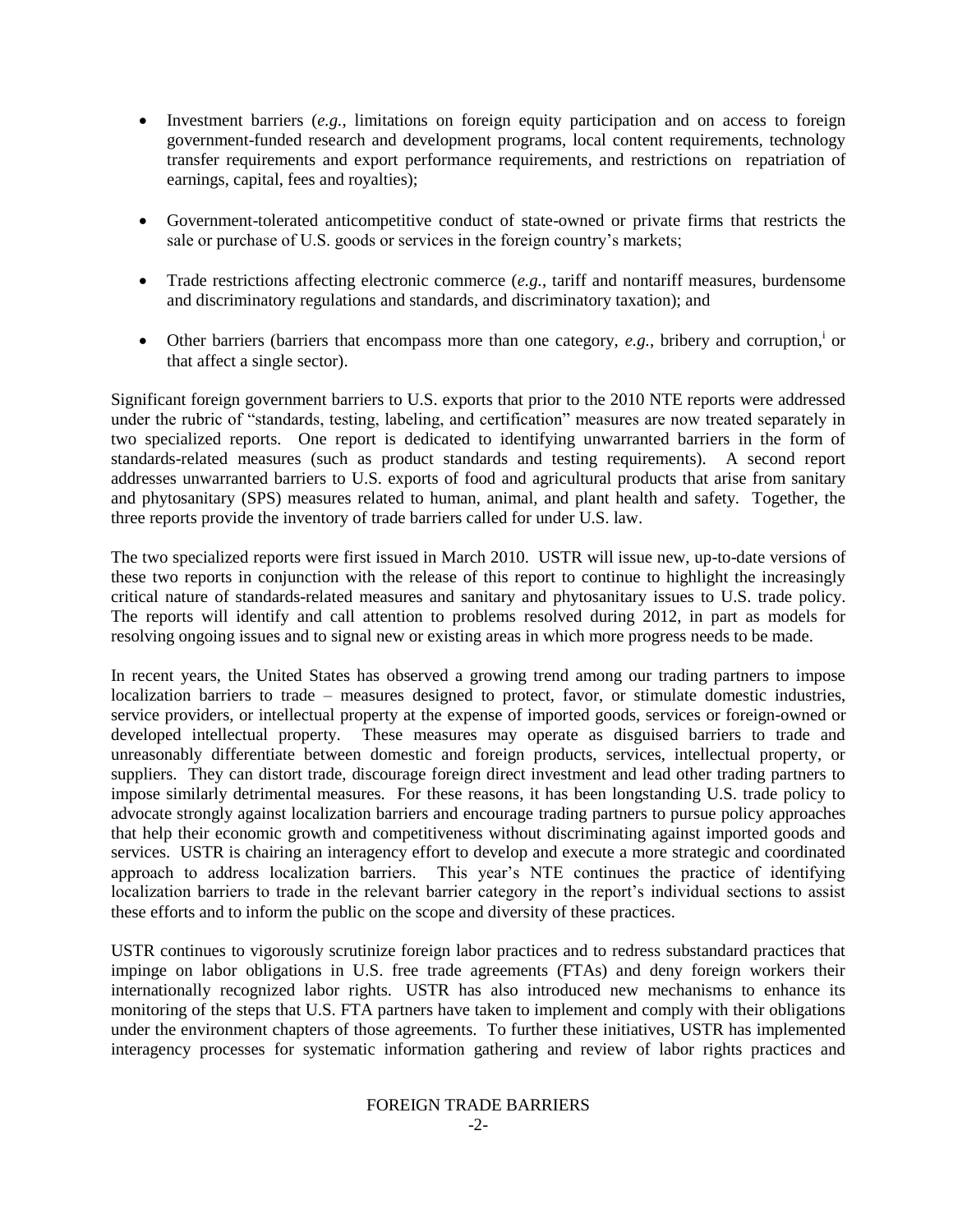environmental enforcement measures in FTA countries, and USTR staff regularly works with FTA countries to monitor practices and directly engages governments and other actors. The Administration has reported on these activities in the 2014 Trade Policy Agenda and 2013 Annual Report of the President on the Trade Agreements Program.

The NTE covers significant barriers, whether they are consistent or inconsistent with international trading rules. Many barriers to U.S. exports are consistent with existing international trade agreements. Tariffs, for example, are an accepted method of protection under the General Agreement on Tariffs and Trade 1994 (GATT 1994). Even a very high tariff does not violate international rules unless a country has made a commitment not to exceed a specified rate, *i.e.,* a tariff binding. On the other hand, where measures are not consistent with U.S. rights international trade agreements, they are actionable under U.S. trade law, including through the World Trade Organization (WTO).

This report discusses the largest export markets for the United States, including 58 countries, the European Union, Taiwan, Hong Kong, and one regional body. This year, sections on Iraq and Uzbekistan have been added to the coverage of NTE. The inclusion of Iraq reflects the growing importance of this market for U.S. exports and services, and the trade policy issues of concern as Iraq continues to integrate into the global economy. Similarly, Uzbekistan, the most populous country in Central Asia, was added to increase understanding of the trade barriers in that emerging country and in that region overall. A section on Bolivia does not appear in this year's report. There were no public submissions received regarding Bolivia as well as reduced government to government engagement on trade-related matters over the last year. In this year's chapter on China, the discussion of Chinese trade barriers has been re-structured and re-focused to align more closely with other Congressional reports prepared by USTR on U.S.-China trade issues. The China chapter includes cross-references to other USTR reports where appropriate. Some countries were excluded from this report due primarily to the relatively small size of their markets or the absence of major trade complaints from representatives of U.S. goods and services sectors. However, the omission of particular countries and barriers does not imply that they are not of concern to the United States.

NTE sections report the most recent data on U.S. bilateral trade in goods and services and compare the data to the preceding period. This information is reported to provide context for the reader. In more than half of the specified cases, U.S. bilateral goods trade continued to increase in 2013 compared to the preceding period. The merchandise trade data contained in the NTE are based on total U.S. exports, free alongside  $(f.a.s.)^{\text{ii}}$  value, and general U.S. imports, customs value, as reported by the Bureau of the Census, Department of Commerce (NOTE: These data are ranked in an Appendix according to the size of the export market). The services data are drawn from the October 2013 Survey of Current Business, compiled by the Bureau of Economic Analysis in the Department of Commerce (BEA). The direct investment data are drawn from the September 2013 Survey of Current Business, also from BEA.

## **TRADE IMPACT ESTIMATES AND FOREIGN BARRIERS**

Wherever possible, this report presents estimates of the impact on U.S. exports of specific foreign trade barriers and other trade distorting practices. Where consultations related to specific foreign practices were proceeding at the time this report was published, estimates were excluded, in order to avoid prejudice to those consultations.

The estimates included in this report constitute an attempt to assess quantitatively the potential effect of removing certain foreign trade barriers on particular U.S. exports. However, the estimates cannot be used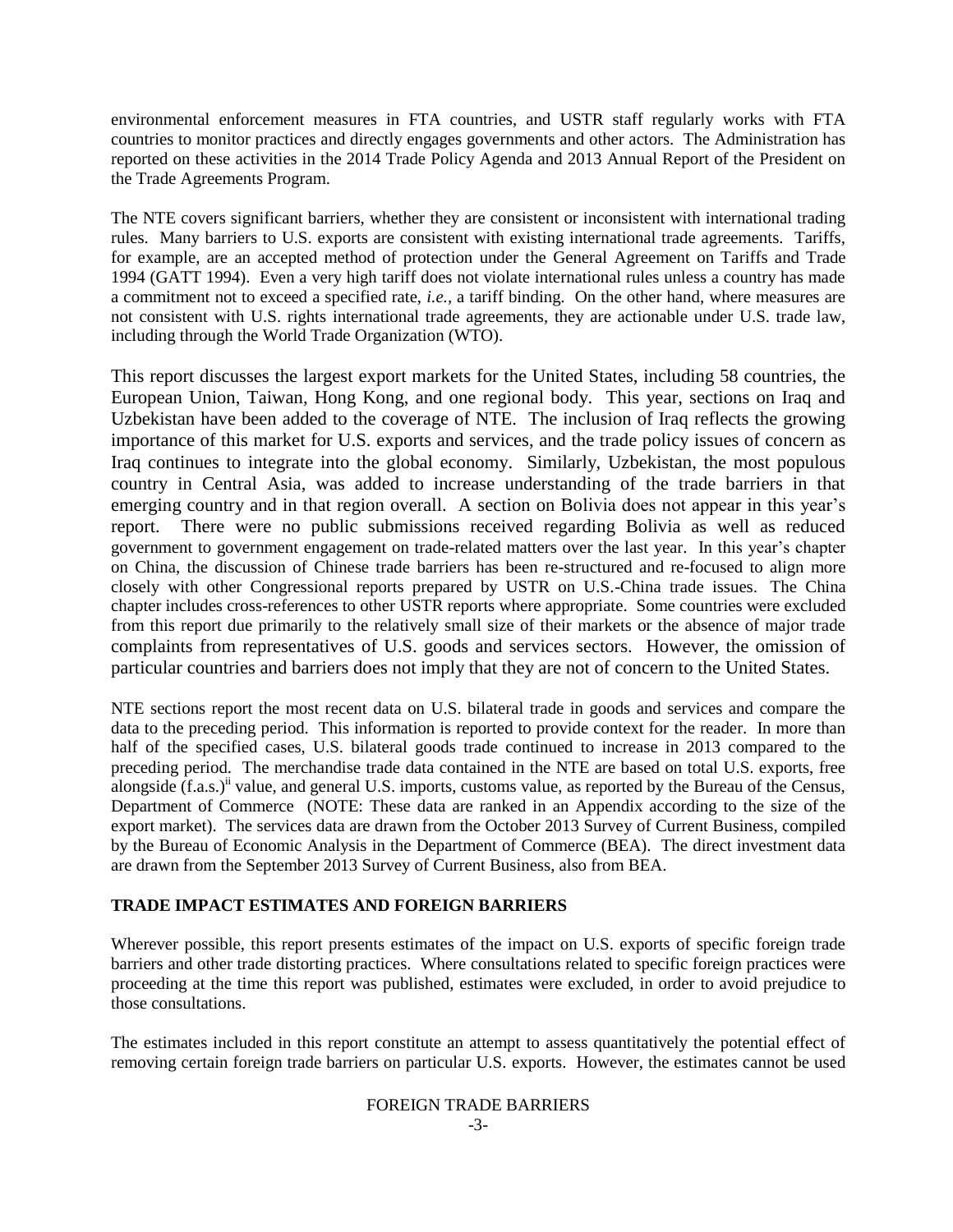to determine the total effect on U.S. exports either to the country in which a barrier has been identified or to the world in general. In other words, the estimates contained in this report cannot be aggregated in order to derive a total estimate of gain in U.S. exports to a given country or the world.

Trade barriers or other trade distorting practices affect U.S. exports to another country because these measures effectively impose costs on such exports that are not imposed on goods produced in the importing country. In theory, estimating the impact of a foreign trade measure on U.S. exports of goods requires knowledge of the (extra) cost the measure imposes on them, as well as knowledge of market conditions in the United States, in the country imposing the measure, and in third countries. In practice, such information often is not available.

Where sufficient data exist, an approximate impact of tariffs on U.S. exports can be derived by obtaining estimates of supply and demand price elasticities in the importing country and in the United States. Typically, the U.S. share of imports is assumed to be constant. When no calculated price elasticities are available, reasonable postulated values are used. The resulting estimate of lost U.S. exports is approximate, depends on the assumed elasticities, and does not necessarily reflect changes in trade patterns with third countries. Similar procedures are followed to estimate the impact of subsidies that displace U.S. exports in third country markets.

The task of estimating the impact of nontariff measures on U.S. exports is far more difficult, since there is no readily available estimate of the additional cost these restrictions impose. Quantitative restrictions or import licenses limit (or discourage) imports and thus raise domestic prices, much as a tariff does. However, without detailed information on price differences between countries and on relevant supply and demand conditions, it is difficult to derive the estimated effects of these measures on U.S. exports. Similarly, it is difficult to quantify the impact on U.S. exports (or commerce) of other foreign practices, such as government procurement policies, nontransparent standards, or inadequate intellectual property rights protection.

In some cases, particular U.S. exports are restricted by both foreign tariff and nontariff barriers. For the reasons stated above, it may be difficult to estimate the impact of such nontariff barriers on U.S. exports. When the value of actual U.S. exports is reduced to an unknown extent by one or more than one nontariff measure, it then becomes derivatively difficult to estimate the effect of even the overlapping tariff barriers on U.S. exports.

The same limitations that affect the ability to estimate the impact of foreign barriers on U.S. goods exports apply to U.S. services exports. Furthermore, the trade data on services exports are extremely limited in detail. For these reasons, estimates of the impact of foreign barriers on trade in services also are difficult to compute.

With respect to investment barriers, there are no accepted techniques for estimating the impact of such barriers on U.S. investment flows. For this reason, no such estimates are given in this report. The NTE includes generic government regulations and practices which are not product specific. These are among the most difficult types of foreign practices for which to estimate trade effects.

In the context of trade actions brought under U.S. law, estimates of the impact of foreign practices on U.S. commerce are substantially more feasible. Trade actions under U.S. law are generally product specific and therefore more tractable for estimating trade effects. In addition, the process used when a specific trade action is brought will frequently make available non-U.S. Government data (from U.S. companies or foreign sources) otherwise not available in the preparation of a broad survey such as this report.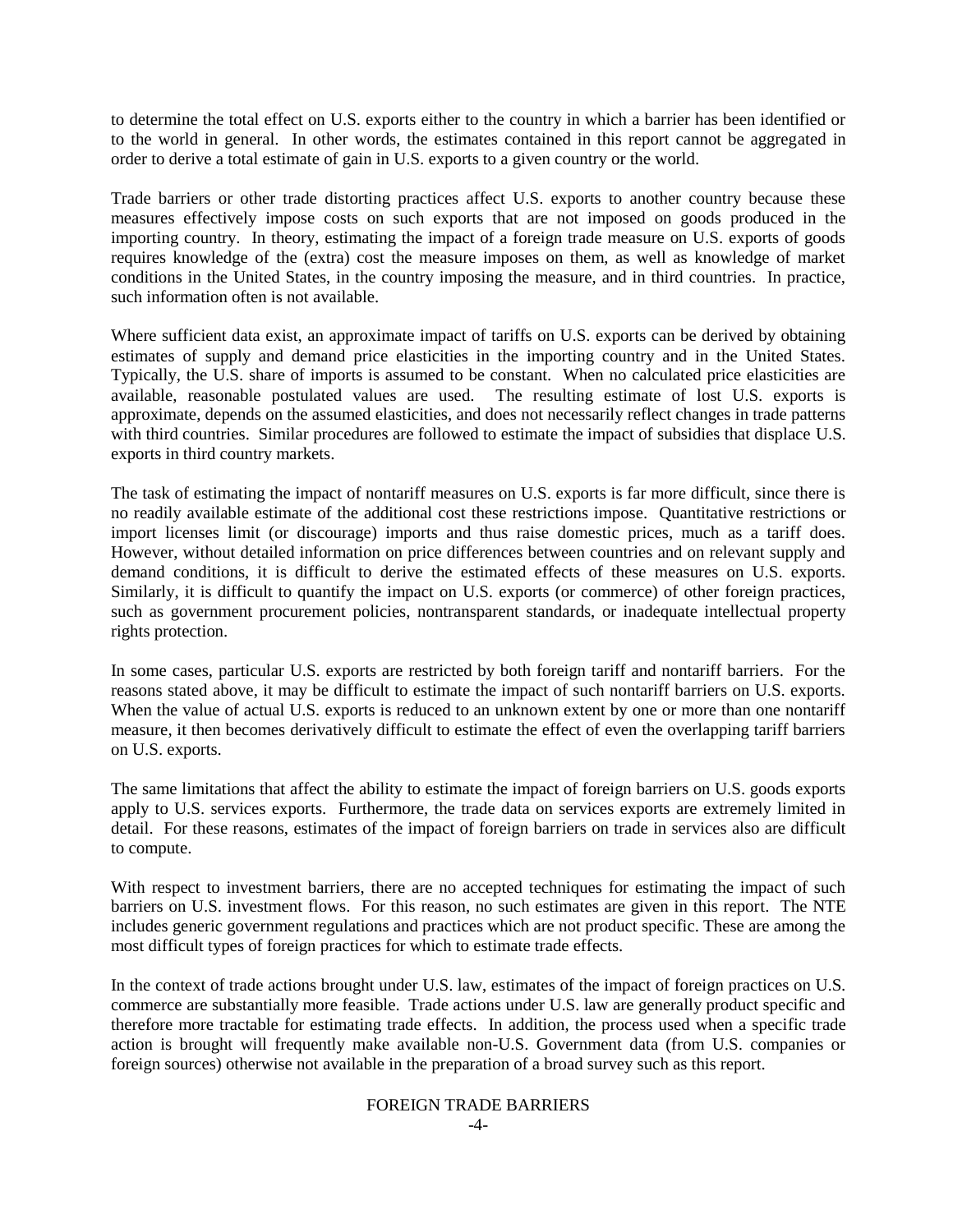In some cases, industry valuations estimating the financial effects of barriers are contained in the report. The methods for computing these valuations are sometimes uncertain. Hence, their inclusion in the NTE report should not be construed as a U.S. Government endorsement of the estimates they reflect.

March 2014

### **Endnotes**

 $\overline{a}$ 

<sup>i</sup> Corruption is an impediment to trade, a serious barrier to development, and a direct threat to our collective security. Corruption takes many forms and affects trade and development in different ways. In many countries, it affects customs practices, licensing decisions, and the awarding of government procurement contracts. If left unchecked, bribery and corruption can negate market access gained through trade negotiations, undermine the foundations of the international trading system, and frustrate broader reforms and economic stabilization programs. Corruption also hinders development and contributes to the cycle of poverty.

Information on specific problems associated with bribery and corruption is difficult to obtain, particularly since perpetrators go to great lengths to conceal their activities. Nevertheless, a consistent complaint from U.S. firms is that they have experienced situations that suggest corruption has played a role in the award of billions of dollars of foreign contracts and delayed or prevented the efficient movement of goods. Since the United States enacted the Foreign Corrupt Practices Act (FCPA) in 1977, U.S. companies have been prohibited from bribing foreign public officials, and numerous other domestic laws discipline corruption of public officials at the State and Federal levels. The United States is committed to the active enforcement of the FCPA.

The United States has taken a leading role in addressing bribery and corruption in international business transactions and has made real progress over the past quarter century building international coalitions to fight bribery and corruption. Bribery and corruption are now being addressed in a number of fora. Some of these initiatives are now yielding positive results.

The United States led efforts to launch the Organization for Economic Cooperation and Development (OECD) Convention on Combating Bribery of Foreign Public Officials in International Business Transactions (Antibribery Convention). In November 1997, the United States and 33 other nations adopted the Antibribery Convention, which currently is in force for 40 countries, including the United States. The Antibribery Convention obligates its parties to criminalize the bribery of foreign public officials in the conduct of international business. It is aimed at proscribing the activities of those who offer, promise, or pay a bribe (for additional information, see http:/[/www.export.gov/tcc](http://www.export.gov/tcc) and [http://www.oecd.org](http://www.oecd.org/)).

The United States also played a critical role in the successful conclusion of negotiations that produced the United Nations Convention Against Corruption, the first global anticorruption instrument. The Convention was opened for signature in December 2003, and entered into force December 14, 2005. The Convention contains many provisions on preventive measures countries can take to stop corruption, and requires countries to adopt additional measures as may be necessary to criminalize fundamental anticorruption offenses, including bribery of domestic as well as foreign public officials. As of December 2013, there were 170 parties, including the United States.

In March 1996, countries in the Western Hemisphere concluded negotiation of the Inter-American Convention Against Corruption (Inter-American Convention). The Inter-American Convention, a direct result of the Summit of the Americas Plan of Action, requires that parties criminalize bribery and corruption. The Inter-American Convention entered into force in March 1997. The United States signed the Inter-American Convention on June 2, 1996 and deposited its instrument of ratification with the Organization of American States (OAS) on September 29, 2000. Thirty-one of the thirty-three parties to the Inter-American Convention, including the United States, participate